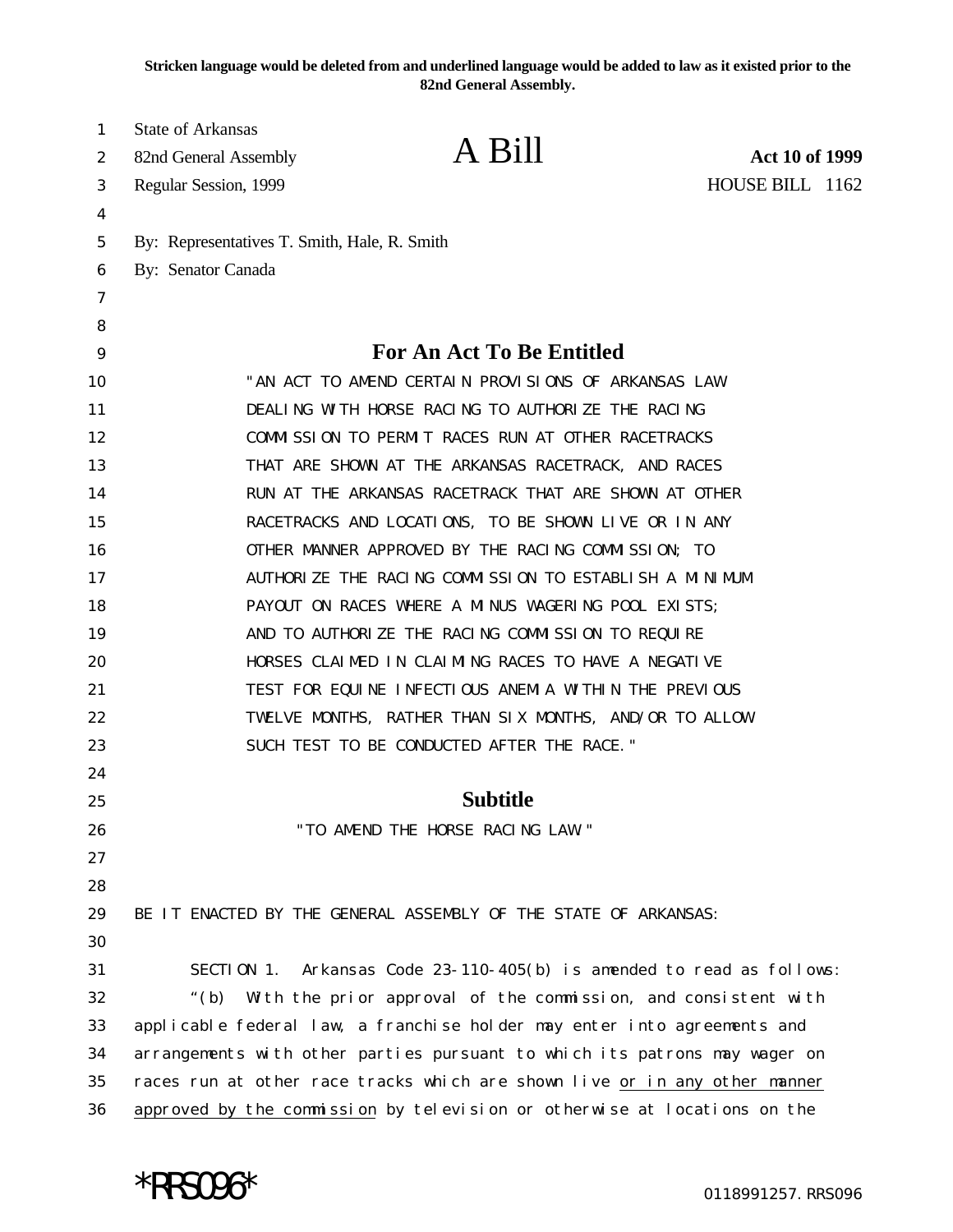**HB1162**

 grounds at the Arkansas race track at any time or times during the calendar year and agreements and arrangements whereby its races are shown live or in any other manner approved by the commission at other race tracks and locations. Such agreements and arrangements shall specify all financial, wagering, distribution, and other details which shall govern, and, to that end, the provisions of §§ 23-110-402 and 23-110-407, and any other inconsistent provisions, shall not be applicable to such agreements and arrangements."

 SECTION 2. Arkansas Code 23-110-410(a) is amended to read as follows: 11 (a) Breaks shall at all times be computed on the basis of ten cents (10¢) on the dollar and the odd cents or breaks are classified as special thoroughbred horse racing fees to be deposited and used as provided in this section; provided, in the event of a minus pool, the commission shall have the authority to establish the minimum payout on winning wagers."

- 
- 

 SECTION 3. Arkansas Code 2-40-819 is amended to read as follows: "2-40-819. Testing requirements for change of ownership.

 All Equidae which are sold, bartered, traded, given free of charge, offered for sale, or any horses otherwise exchanged for any reason within Arkansas except at approved markets must be accompanied by a record of a negative EIA test conducted at an approved laboratory within the previous six (6) months. Photocopies of a VS Form 10-11 or other form prescribed by the Commission shall not be considered an official record of the test. Foals, less than six (6) months of age, accompanied by, nursing, and included in change of ownership with a negative tested mare, are exempt from the testing requirements. Foals sold separately are required to have a negative current 28 official EIA test. On all private sales, trades or barters trades, barters, i.e., any sale other than through an approved market, both the buyer and seller are equally and individually responsible for meeting the EIA testing requirements prior to the sale or change of ownership. Notwithstanding the foregoing provisions, with respect to horses claimed in claiming races run at a licensed racetrack regulated by the Arkansas Racing Commission, the Arkansas Racing Commission shall have the authority to require that such negative EIA test to have been conducted at an approved laboratory within the previous twelve months, rather than the previous six months, and/or to allow any such